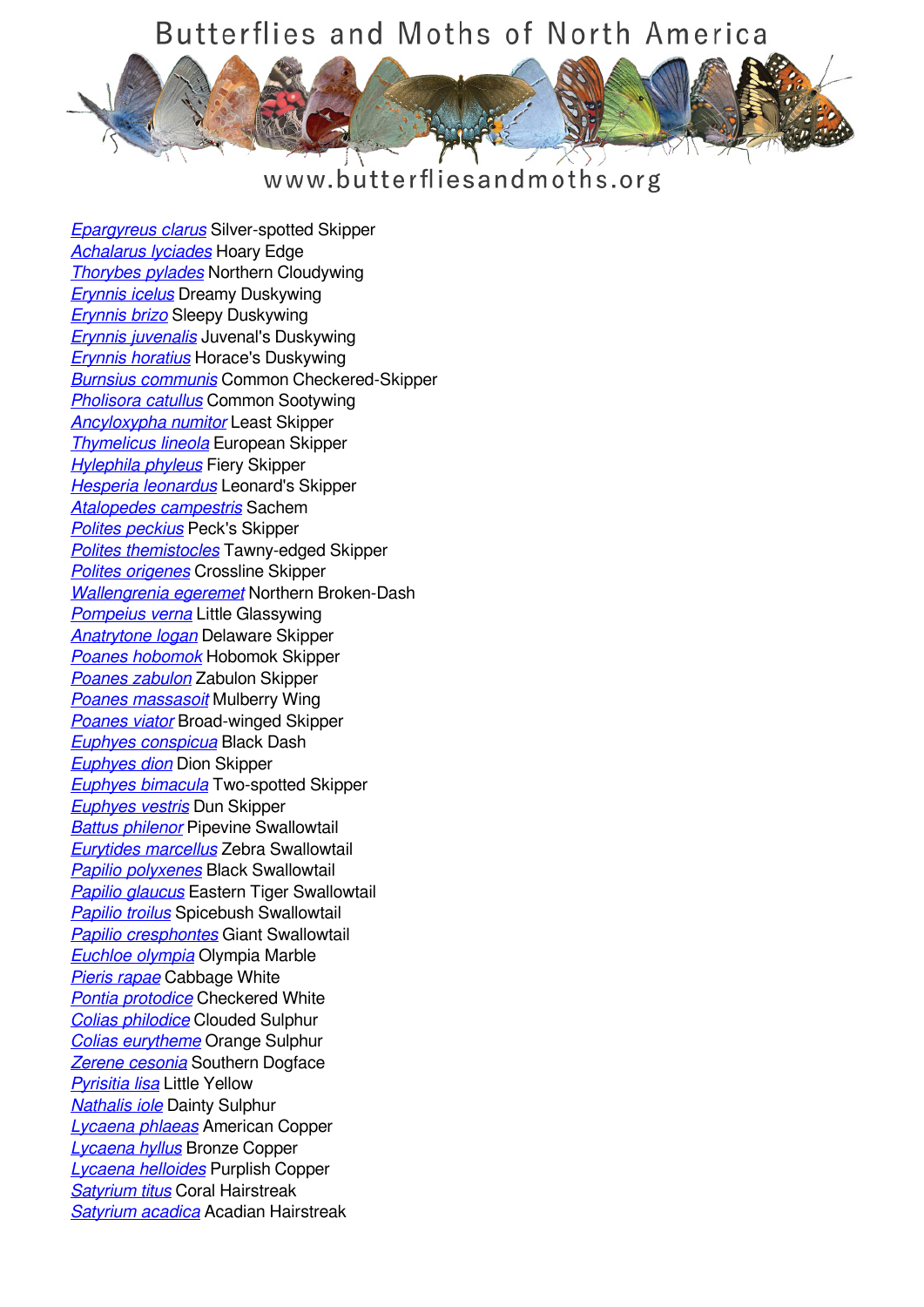*[Satyrium caryaevorus](/species/Satyrium-caryaevorus)* Hickory Hairstreak **Red-banded Hairstreak** 

**Relinus Gray Hairstreak** *[Cupido comyntas](/species/Cupido-comyntas)* Eastern Tailed-Blue

*[Celastrina neglecta](/species/Celastrina-neglecta)* Summer Azure *[Libytheana carinenta](/species/Libytheana-carinenta)* AmeMeaM SMolautterflies and moths.org *[Danaus plexippus](/species/Danaus-plexippus)* Monarch *[Euptoieta claudia](/species/Euptoieta-claudia)* Variegated Fritillary *[Speyeria cybele](/species/Speyeria-cybele)* Great Spangled Fritillary *[Speyeria aphrodite](/species/Speyeria-aphrodite)* Aphrodite Fritillary *[Speyeria idalia](/species/Speyeria-idalia)* Regal Fritillary *[Boloria selene](/species/Boloria-selene)* Silver-bordered Fritillary *[Limenitis arthemis](/species/Limenitis-arthemis)* Red-spotted Purple or White Admiral *[Limenitis arthemis astyanax](/species/Limenitis-arthemis-astyanax)* 'Astyanax' Red-spotted Purple *[Limenitis archippus](/species/Limenitis-archippus)* Viceroy *[Asterocampa clyton](/species/Asterocampa-clyton)* Tawny Emperor *[Phyciodes tharos](/species/Phyciodes-tharos)* Pearl Crescent *[Phyciodes cocyta](/species/Phyciodes-cocyta)* Northern Crescent *[Euphydryas phaeton](/species/Euphydryas-phaeton)* Baltimore Checkerspot *[Junonia coenia](/species/Junonia-coenia)* Common Buckeye *[Polygonia interrogationis](/species/Polygonia-interrogationis)* Question Mark *[Polygonia comma](/species/Polygonia-comma)* Eastern Comma *[Aglais milberti](/species/Aglais-milberti)* Milbert's Tortoiseshell *[Nymphalis antiopa](/species/Nymphalis-antiopa)* Mourning Cloak *[Vanessa virginiensis](/species/Vanessa-virginiensis)* American Lady *[Vanessa cardui](/species/Vanessa-cardui)* Painted Lady *[Vanessa atalanta](/species/Vanessa-atalanta)* Red Admiral *[Satyrodes eurydice](/species/Satyrodes-eurydice)* Eyed Brown *[Satyrodes appalachia](/species/Satyrodes-appalachia)* Appalachian Brown *[Neonympha mitchellii](/species/Neonympha-mitchellii)* Mitchell's Satyr *[Megisto cymela](/species/Megisto-cymela)* Little Wood-Satyr *[Cercyonis pegala](/species/Cercyonis-pegala)* Common Wood-Nymph *[Automeris io](/species/Automeris-io)* Io moth *[Callosamia promethea](/species/Callosamia-promethea)* Promethea silkmoth *[Actias luna](/species/Actias-luna)* Luna moth *[Antheraea polyphemus](/species/Antheraea-polyphemus)* Polyphemus moth *[Callosamia angulifera](/species/Callosamia-angulifera)* Tuliptree silkmoth *[Hyalophora cecropia](/species/Hyalophora-cecropia)* Cecropia silkmoth *[Sphingicampa bicolor](/species/Sphingicampa-bicolor)* Bicolored honey locust moth *[Dryocampa rubicunda](/species/Dryocampa-rubicunda)* Rosy maple moth *[Anisota virginiensis](/species/Anisota-virginiensis)* Pink-striped oakworm moth *[Eacles imperialis](/species/Eacles-imperialis)* Imperial moth *[Sphinx chersis](/species/Sphinx-chersis)* Great ash sphinx *[Sphinx kalmiae](/species/Sphinx-kalmiae)* Laurel sphinx *[Amorpha juglandis](/species/Amorpha-juglandis)* Walnut sphinx *[Dolba hyloeus](/species/Dolba-hyloeus)* Pawpaw sphinx *[Lapara bombycoides](/species/Lapara-bombycoides)* Northern pine sphinx *[Manduca quinquemaculata](/species/Manduca-quinquemaculata)* Five-spotted hawkmoth *[Manduca sexta](/species/Manduca-sexta)* Carolina sphinx *[Pachysphinx modesta](/species/Pachysphinx-modesta)* Modest sphinx *[Ceratomia amyntor](/species/Ceratomia-amyntor)* Elm sphinx *[Paonias excaecata](/species/Paonias-excaecata)* Blinded sphinx *[Paonias myops](/species/Paonias-myops)* Small-eyed sphinx *[Ceratomia undulosa](/species/Ceratomia-undulosa)* Waved sphinx *[Darapsa myron](/species/Darapsa-myron)* Virginia creeper sphinx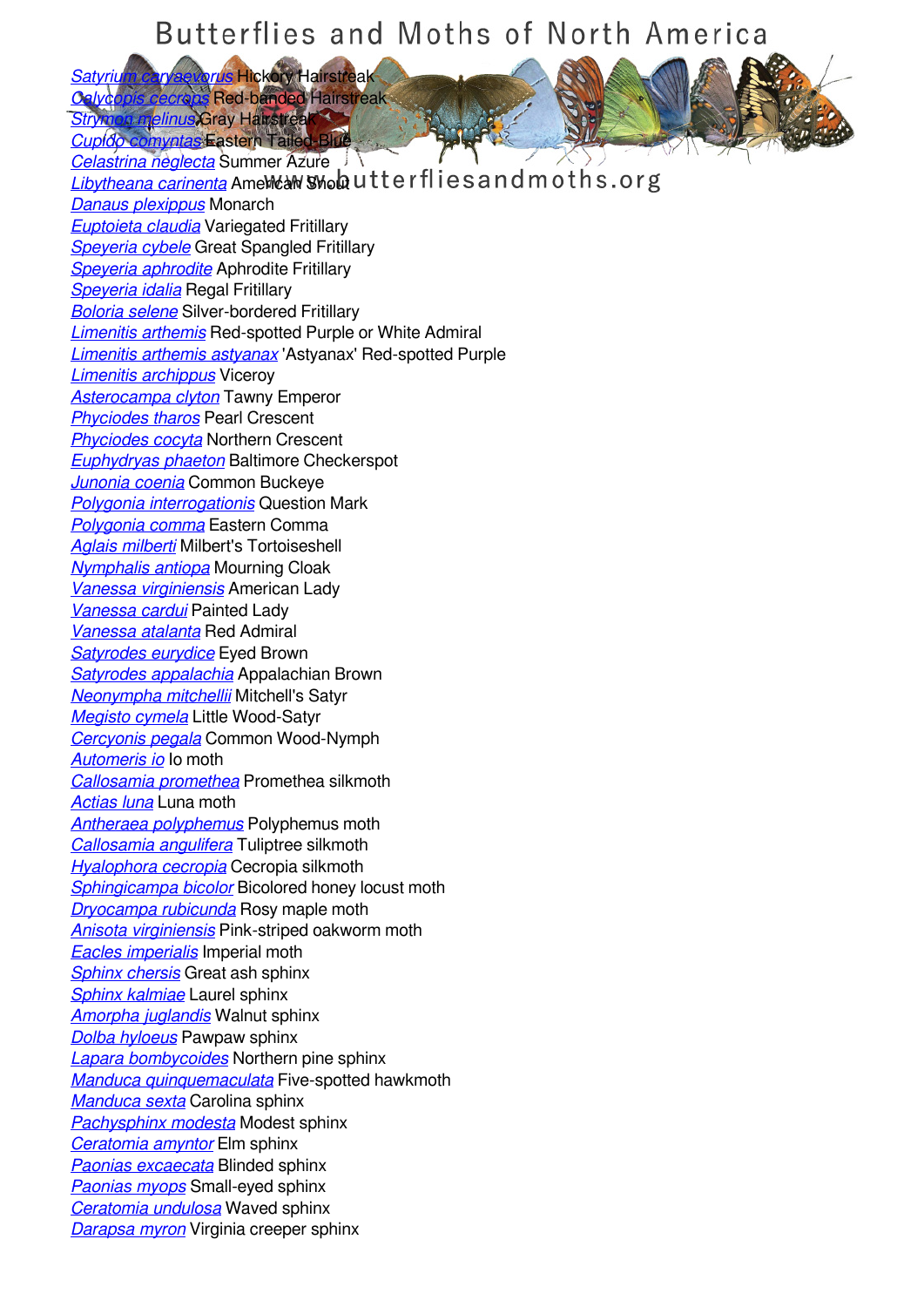*[Hyles lineata](/species/Hyles-lineata)* White-lined Sphinx

*[Aellopos tantalus](/species/Aellopos-tantalus)* Tantalus sphinx *[Aellopos titan](/species/Aellopos-titan)* Titan sphinx

*[Darapsa choerilus \(pholus\)](/species/Darapsa-choerilus-%28pholus%29)* Azalea Sphinx

*[Eumorpha pandorus](/species/Eumorpha-pandorus)* Pandorus Sphinx [Hemaris thysbe](/species/Hemaris-thysbe) Humming Mid Clear Wingt terflies and moths.org *[Hemaris diffinis](/species/Hemaris-diffinis)* Snowberry Clearwing *[Gluphisia septentrionis](/species/Gluphisia-septentrionis)* Common Gluphisia *[Nadata gibbosa](/species/Nadata-gibbosa)* White-dotted Prominent *[Macrurocampa marthesia](/species/Macrurocampa-marthesia)* Mottled Prominent *[Hyperaeschra georgica](/species/Hyperaeschra-georgica)* Georgian Prominent *[Peridea angulosa](/species/Peridea-angulosa)* Angulose Prominent *[Hyperstrotia secta](/species/Hyperstrotia-secta)* Black-patched Graylet *[Acronicta hasta](/species/Acronicta-hasta)* Speared Dagger Moth *[Hyppa xylinoides](/species/Hyppa-xylinoides)* Common Hyppa *[Athetis tarda](/species/Athetis-tarda)* The Slow Poke *[Spodoptera ornithogalli](/species/Spodoptera-ornithogalli)* Yellow-striped Armyworm Moth *[Cucullia speyeri](/species/Cucullia-speyeri)* Speyer's Hooded Owlet *[Pseudorthodes vecors](/species/Pseudorthodes-vecors)* Small Brown Quaker *[Ochropleura implecta](/species/Ochropleura-implecta)* American Flame-shouldered Dart *[Feltia herilis](/species/Feltia-herilis)* Master's Dart *[Phosphila turbulenta](/species/Phosphila-turbulenta)* Turbulent Phosphila *[Schinia lynx](/species/Schinia-lynx)* Lynx Flower Moth *[Alypia octomaculata](/species/Alypia-octomaculata)* Eight-spotted Forester *[Eudryas unio](/species/Eudryas-unio)* Pearly Wood-nymph *[Spilosoma virginica](/species/Spilosoma-virginica)* Virginian Tiger Moth or Yellow Woolybear Moth *[Apantesis phalerata](/species/Apantesis-phalerata)* Harnessed Moth *[Virbia immaculata](/species/Virbia-immaculata)* Immaculate Holomelina *[Estigmene acrea](/species/Estigmene-acrea)* Salt Marsh Moth or Acrea Moth *[Spilosoma congrua](/species/Spilosoma-congrua)* Agreeable Tiger Moth *[Apantesis carlotta](/species/Apantesis-carlotta) [Ctenucha virginica](/species/Ctenucha-virginica)* Virginia Ctenucha *[Phragmatobia lineata](/species/Phragmatobia-lineata)* Lined Ruby Tiger Moth *[Hypercompe scribonia](/species/Hypercompe-scribonia)* Great Leopard Moth *[Grammia figurata](/species/Grammia-figurata)* Figured Tiger Moth *[Phragmatobia fuliginosa](/species/Phragmatobia-fuliginosa)* Ruby Tiger Moth *[Pyrrharctia isabella](/species/Pyrrharctia-isabella)* Isabella Tiger Moth or Banded Woolybear *[Lascoria ambigualis](/species/Lascoria-ambigualis)* Ambiguous Moth *[Idia americalis](/species/Idia-americalis)* American Idia Moth *[Renia adspergillus](/species/Renia-adspergillus)* Speckled Renia Moth *[Hypena scabra](/species/Hypena-scabra)* Green Cloverworm Moth *[Catocala ultronia](/species/Catocala-ultronia)* Ultronia Underwing *[Lymantria dispar](/species/Lymantria-dispar) [Martyringa latipennis](/species/Martyringa-latipennis) [Nemapogon angulifasciella](/species/Nemapogon-angulifasciella) [Phyllonorycter clemensella](/species/Phyllonorycter-clemensella) [Antaeotricha schlaegeri](/species/Antaeotricha-schlaegeri) [Mompha terminella](/species/Mompha-terminella) [Gelechia albisparsella](/species/Gelechia-albisparsella) [Pristerognatha agilana](/species/Pristerognatha-fuligana) [Epiblema strenuana](/species/Epiblema-strenuana) [Argyrotaenia velutinana](/species/Argyrotaenia-velutinana)* Red Banded Leafroller Moth *[Elophila obliteralis](/species/Elophila-obliteralis)* Waterlily Leafcutter Moth *[Petrophila fulicalis](/species/Petrophila-fulicalis)* Feather-edged Petrophila *[Elophila gyralis](/species/Elophila-gyralis)*